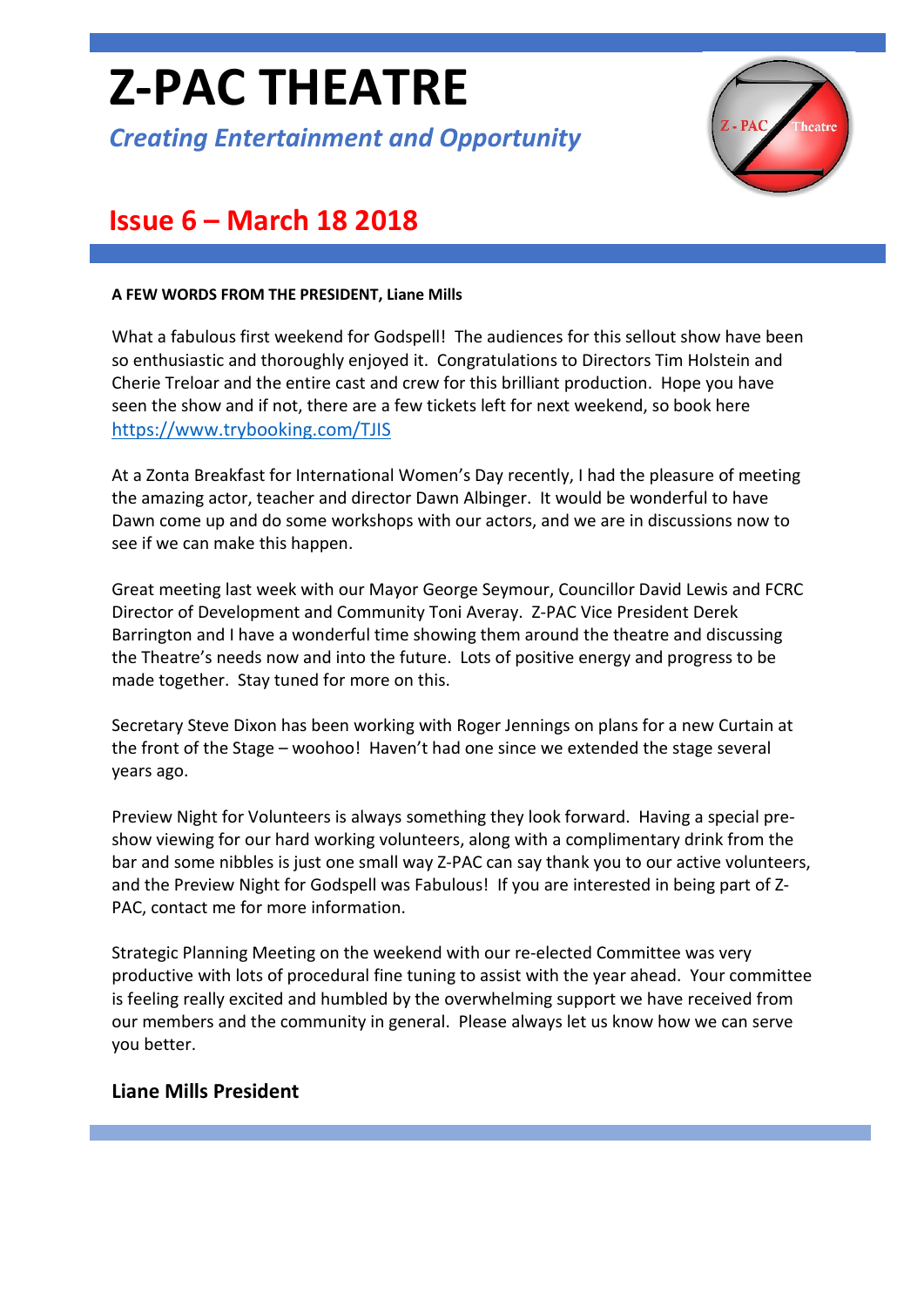

# **Sponsorship A BIG Thank you to the Torquay Hotel Hervey Bay For their fantastic support and donations in 2017.**

**Their assistance with drink prices during the year and all their help catering for our Christmas party (food, venue, drinks) was wonderful. We are so grateful for their help! We look forward to their continued support in 2018. Please support those who support your Community Theatre.**